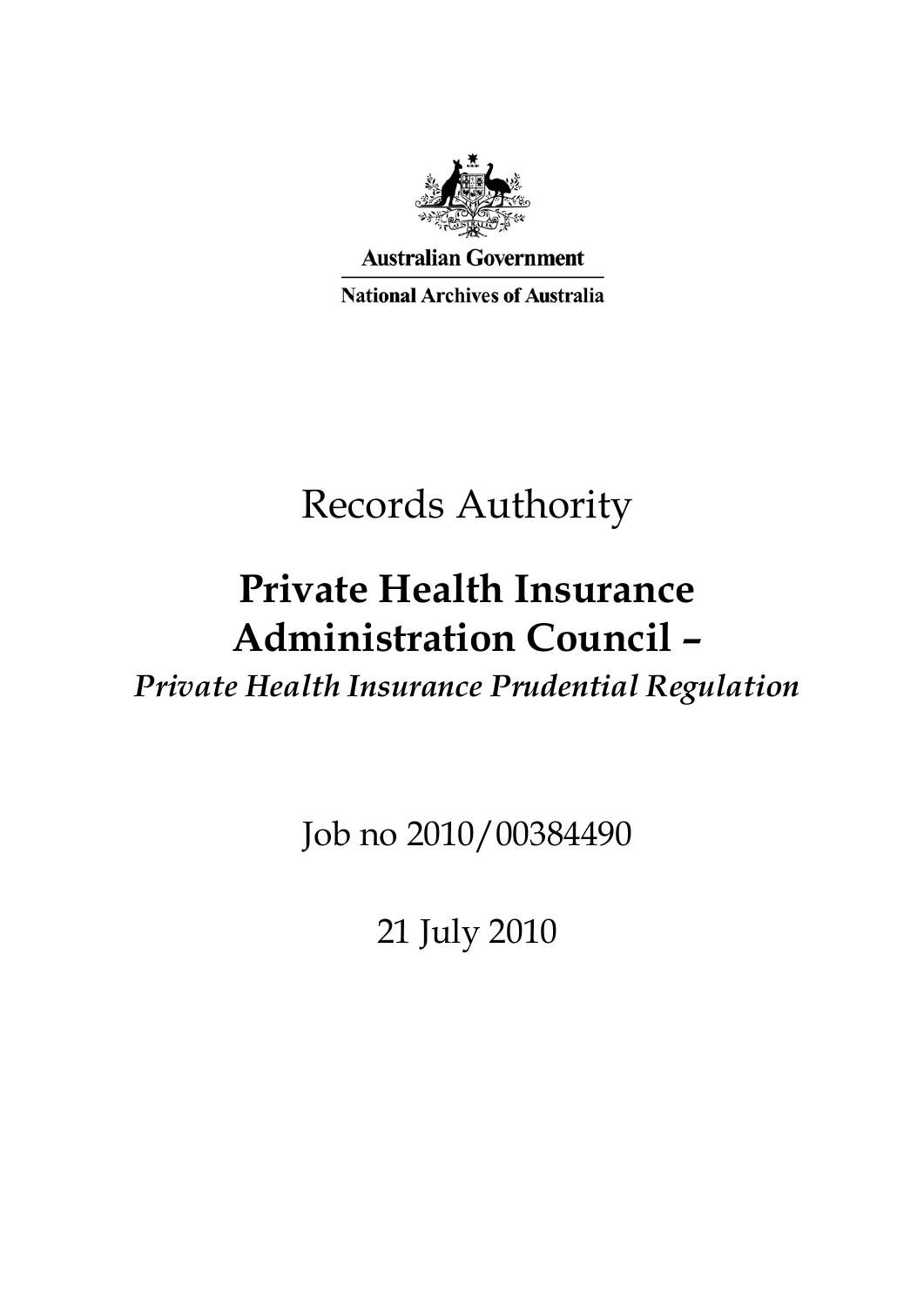**TABLE OF CONTENTS:** 

| INTRODUCTION                                   |    |
|------------------------------------------------|----|
| <b>APPLICATION OF THIS AUTHORITY</b>           |    |
| <b>CONTACT INFORMATION</b>                     |    |
| <b>AUTHORISATION</b>                           | -5 |
| <b>CORE BUSINESS</b>                           | 6  |
| PRIVATE HEALTH INSURANCE PRUDENTIAL REGULATION | 6  |

© Commonwealth of Australia 2010

This work is copyright. Apart from any use as permitted under the *Copyright Act 1968,* no part may be reproduced by any process without prior written permission from the National Archives of Australia. Requests and inquiries concerning reproduction and rights should be directed to the Publications Manager, National Archives of Australia, PO Box 7425, Canberra Mail Centre ACT 2610, Australia.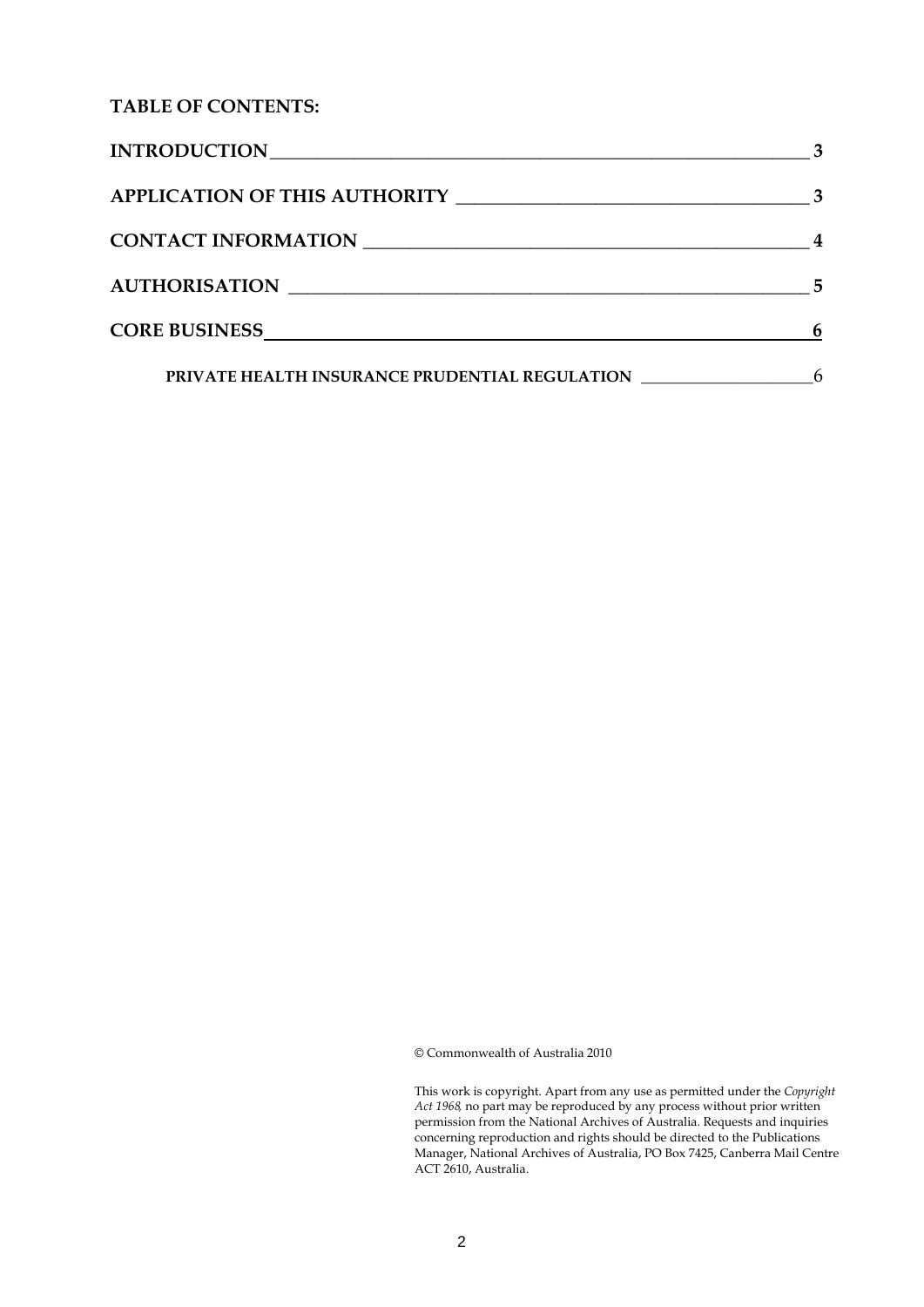#### <span id="page-2-0"></span>**INTRODUCTION**

The Private Health Insurance Administration Council and the National Archives of Australia have developed this Records Authority to set out the requirements for keeping or destroying records for the core business area of Private Health Insurance Prudential Regulation. It represents a significant commitment on behalf of Private Health Insurance Administration Council to understand, create and manage the records of its activities.

This Authority is based on the identification and analysis of the business of the Private Health Insurance Administration Council. It takes into account the agency's legal and organisational records management requirements, and the interests of stakeholders, the agency and the National Archives of Australia.

This Authority gives the Private Health Insurance Administration Council permission under the Archives Act 1983, for the destruction, retention or transfer to the National Archives of Australia of the records described. The Authority sets out those records that need to be retained as national archives and the minimum length of time that temporary records need to be kept. Retention periods for these temporary records are based on: an assessment of business needs; broader organisational accountability requirements; and community expectations, and are approved by the National Archives of Australia on the basis of information provided by the agency.

The Private Health Insurance Administration Council may use the following tools to dispose of their records:

- this Records Authority covering its agency specific records;
- general records authorities, such as the Administrative Functions Disposal Authority (AFDA), covering business processes and records common to Australian Government agencies; and
- normal administrative practice (NAP) which allows for the destruction of records where the records are duplicated, unimportant or for short-term use only.

As changes in circumstances may affect future records management requirements, the periodic review of this Authority is recommended. All amendments must be approved by the National Archives.

### **APPLICATION OF THIS AUTHORITY**

1. This Authority should be used in conjunction with the Administrative Functions Disposal Authority (AFDA) and/or AFDA Express issued by the National Archives to cover administrative records common to Australian Government agencies.

2. This Authority should be used in conjunction with general disposal authorities issued by the National Archives that cover other types of records that may be created by the Private Health Insurance Administration Council, such as encrypted records and source records that have been copied.

3. This Authority is to be used to sentence records. Sentencing involves the examination of records in order to identify the individual disposal class to which they belong. This process enables sentencers to determine how long records need to be kept. Advice on sentencing is available from the National Archives.

4. Where the method of recording information changes (for example from a manual system to an electronic system, or when information is migrated from one system to a new system) this Authority can still be used to sentence the records created, providing the records document the same core business. The information must be accessible for the period of time prescribed in this Authority. The Private Health Insurance Administration Council will need to ensure that any software, hardware or documentation required to enable continuing access to the information is available for the periods prescribed.

5. In general, retention requirements indicate a minimum period for retention. The Private Health Insurance Administration Council may extend minimum retention periods if it considers that there is an administrative need to do so, without further reference to the National Archives. Where the Private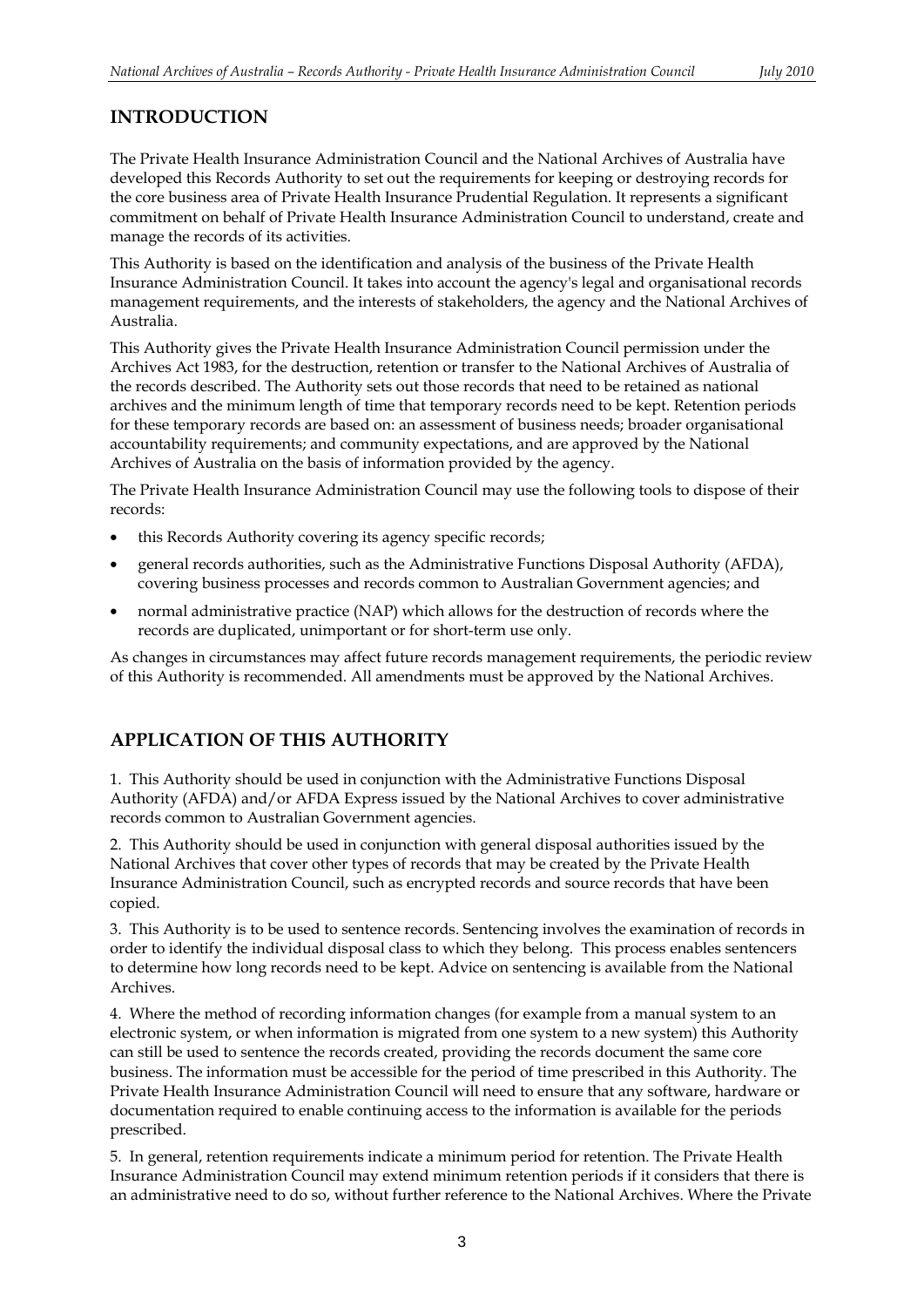Health Insurance Administration Council believes that its accountability will be substantially compromised because a retention period or periods are not adequate, it should contact the National Archives for review of the retention period.

 6. The Normal Administrative Practice (NAP) provision of the Archives Act gives agencies permission to destroy certain records without formal authorisation. This usually occurs where be kept or destroyed. Advice and guidance on destroying records as a normal administrative practice records are duplicated, facilitative or for short-term use only. NAP does not replace arrangements agreed to in this Authority but can be used as a tool to assist in identifying records for destruction together with an agency's Record Authority or Authorities, and with AFDA and AFDA Express. The National Archives recommends that agencies develop and implement a Normal Administrative Practice policy to assist in planning and implementing activities to determine whether records should and on how to develop an agency NAP policy is available from the National Archives' website at **www.naa.gov.au** 

 place no records relating to the topic or event may be destroyed. Further information about disposal 7. From time to time the National Archives will place a freeze on some groups of records relating to a particular topic or event which has gained prominence or provokes controversy. While the freeze is in freezes and whether they affect the application of this Authority is available from the National Archives website at **www.naa.gov.au** 

 8. Records in the care of agencies should be appropriately stored, managed and preserved. Agencies need to meet this obligation to ensure that the records remain authentic and accessible over time. Under Section 31 of the *Archives Act 1983*, access arrangements are required for records that become available to the public currently after thirty years, including those records that remain in agency custody after this time.

9. Appropriate arrangements should be made with the National Archives when records are to be transferred into custody. The National Archives accepts for transfer only those records designated as national archives.

 10. Advice on how to use this Authority is available from the Private Health Insurance Administration Council records manager. If there are problems with the application of the Authority that cannot be resolved, please contact the National Archives.

### **CONTACT INFORMATION**

For assistance with this authority or for advice on other recordkeeping matters, please contact National Archives' Agency Service Centre.

Queen Victoria Terrace Parkes ACT 2600 PO Box 7425 Canberra Mail Centre ACT 2610

 Fax: (02) 6212 3989 Email: **recordkeeping@naa.gov.au** Tel: (02) 6212 3610 Website: **www.naa.gov.au**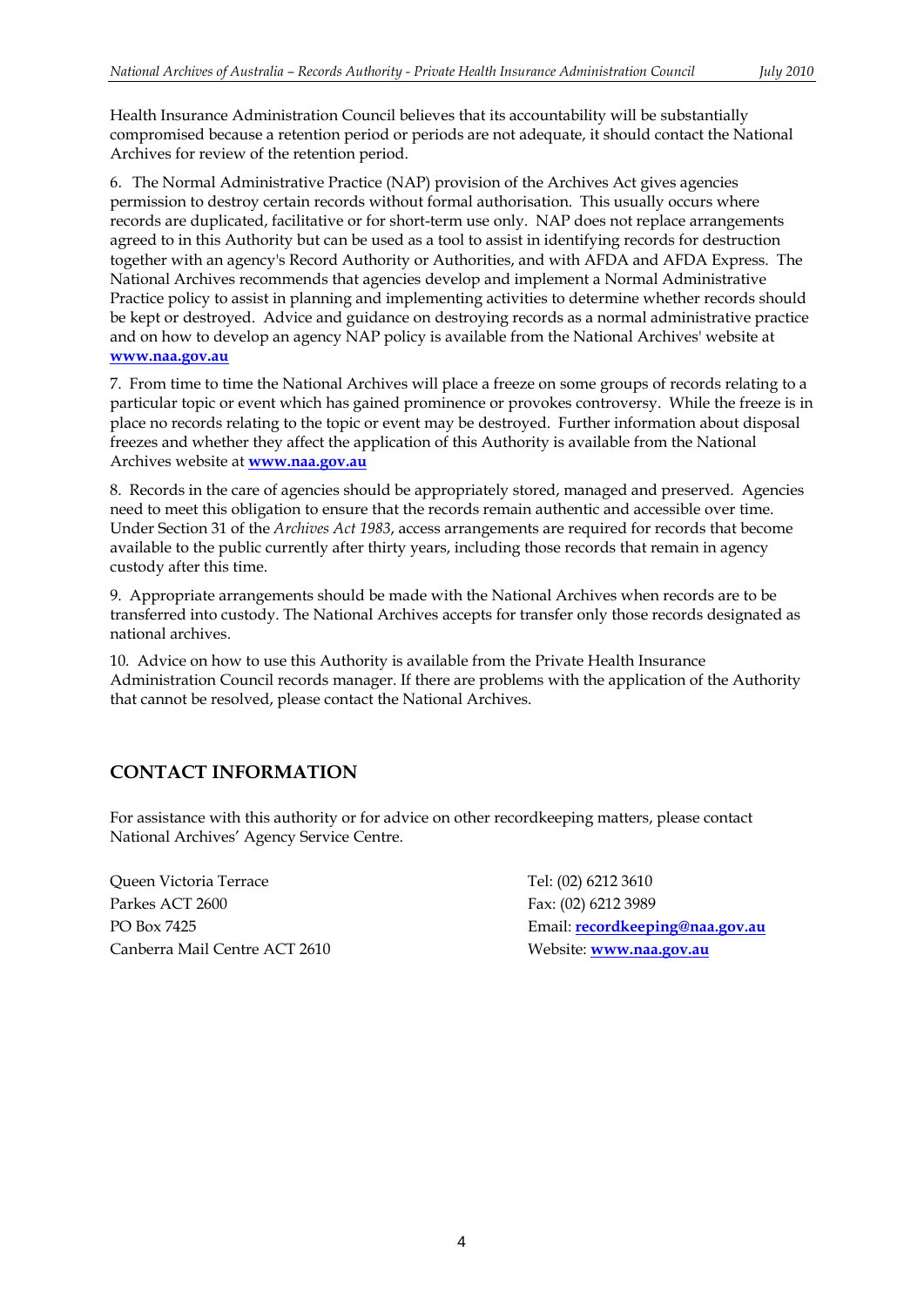".1 ....

#### AUTHORISATION

#### RECORDS AUTHORITY F.i!"=o.., iI.

Person to whom notice of authorisation is given:

 $~^{\circ}$  Mr Shaun Gath Chief Executive Officer Private Health Insurance Administration Council Level 2, 10-12 Brisbane Avenue BARTON ACT 2600

Purpose: "AUTHORISES ARRANGEMENTS FOR THE DISPOSAL OF RECORDS IN ACCORDANCE WITH SECTION 24(2)(b) OF THE ARCHIVES ACT 1983

RkS Ref: 2010/ 1317

Application:

g-- \_'\_"'" "',, All core business records relating to Private Health Insurance Prudential Regulation

Thls authorisation gives permission for the destruction, retention or transfer to the National Archives of Australia of the records described. The authority will apply only if these actions take place with the consent of the agency responsible for the core business documented in the records.

*" ,.--\_\_* ~~."""~~~~~~=m~~--·.-,~~-·--*..* "W--··-n~~---------~ *•.* ~h *.*• - •• ,...----~~~~~--\_w\_w~

**Authorising Officer** 

eins

Ross Gibbs Director-General National Archives of Australia

Date of issue:

!

21 July 2010.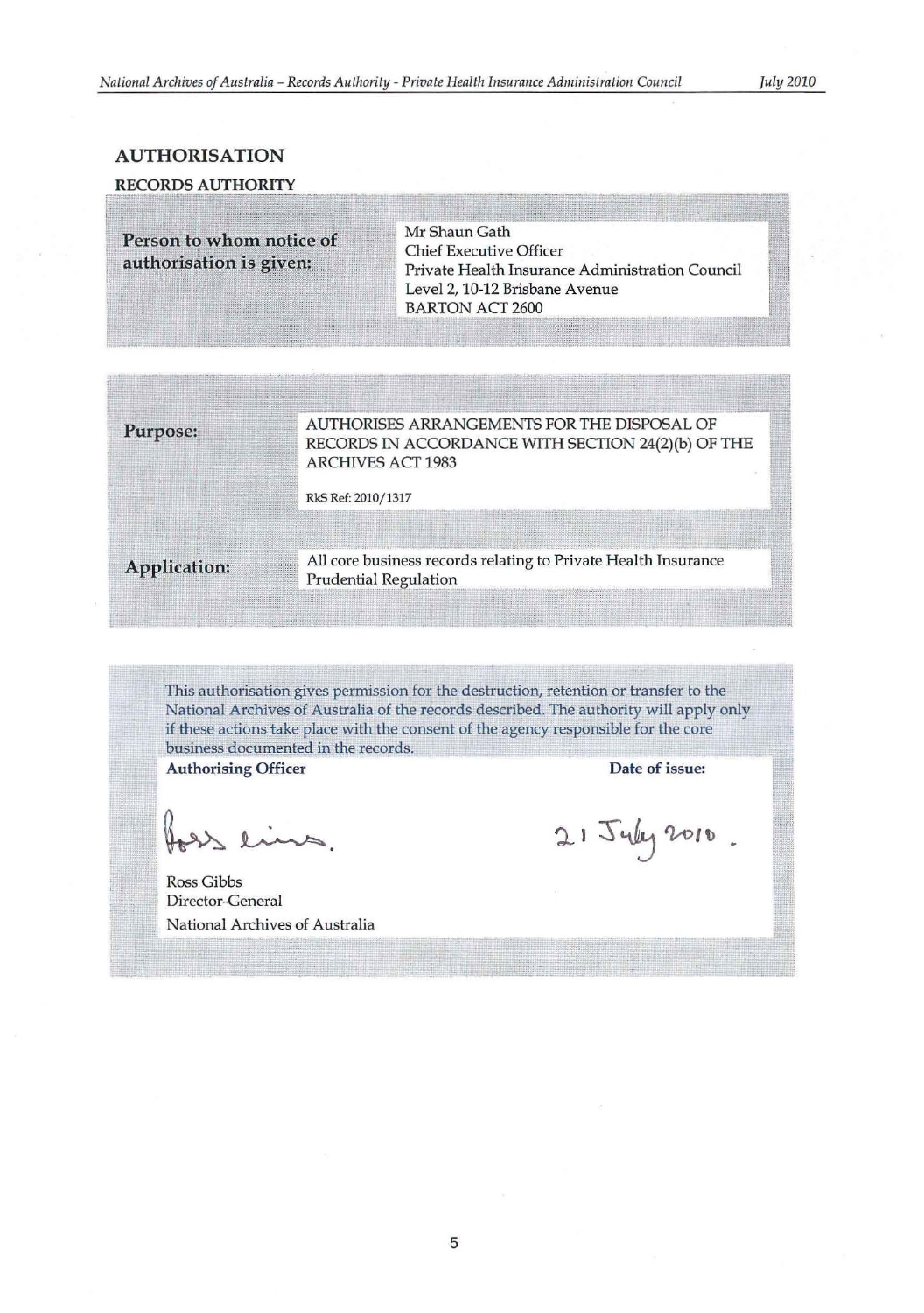The activities associated with the oversight of the health insurance industry including:

- registration and deregistration of private health insurers;
- the capital adequacy and solvency of the insurers:
- collection of information from each insurer about the insurer's operations, including reports supported by actuarial certification;
- establish and enforce compliance with industry prudential standards including solvency and capital adequacy;
- provision of solvency directions and capital adequacy directions to private health insurers;
- • exercising of compliance related powers and discretions and giving directions to private health insurers relating to compliance with the prudential standards including the appointment or disqualification of actuaries and governance arrangements of private health insurers;
- enforcement of compliance including the appointment of external managers, if required;
- • provision of statistical and financial information to the public so that they may make informed choices about private health insurance; and
- • cooperate with other regulatory agencies on matters affecting private health insurers and the private health insurance industry.

*For the administration of the private health administration governing body use the GOVERNING BODIES records authority.* 

*For the management of intellectual property use INFORMATION MANAGEMENT – Intellectual property.* 

*For agency publications use PUBLICATION.* 

| <b>Class No</b>            | <b>Description of records</b>                                                                                                                                                                                           | <b>Disposal action</b>                                                      |
|----------------------------|-------------------------------------------------------------------------------------------------------------------------------------------------------------------------------------------------------------------------|-----------------------------------------------------------------------------|
| 21726                      | Records documenting private health insurance prudential<br>regulation activities that have enduring value to Australia<br>including:                                                                                    | Retain as national<br>archives                                              |
|                            | registration and deregistration of private health<br>$\bullet$<br>insurance funds including mutualisation action;                                                                                                       |                                                                             |
|                            | development of industry prudential standards and<br>٠<br>related regulatory framework including ministerial<br>advice, submissions to relevant government<br>departments and relevant regulatory bodies;                |                                                                             |
|                            | enforcement actions that establish precedents or lead<br>$\bullet$<br>to changes to legislation, policy and industry standards;<br>and                                                                                  |                                                                             |
|                            | records relating to commissions, reviews or<br>$\bullet$<br>investigations that are controversial or of public interest.<br>eg fund reviews of insurer operations and actuarial<br>reports.                             |                                                                             |
| 21727<br><u> Hill Hill</u> | Records documenting routine activities associated with<br>health insurance prudential regulation including:                                                                                                             | Destroy 10 years after<br>action completed or<br>enforcement case<br>closed |
|                            | maintenance of compliance with industry standards<br>$\bullet$<br>including fund reviews; enforcement action that does<br>not establish precedents or lead to changes to<br>legislation, policy and industry standards; |                                                                             |
|                            | liaison with government departments and regulatory<br>٠<br>bodies;                                                                                                                                                      |                                                                             |

6